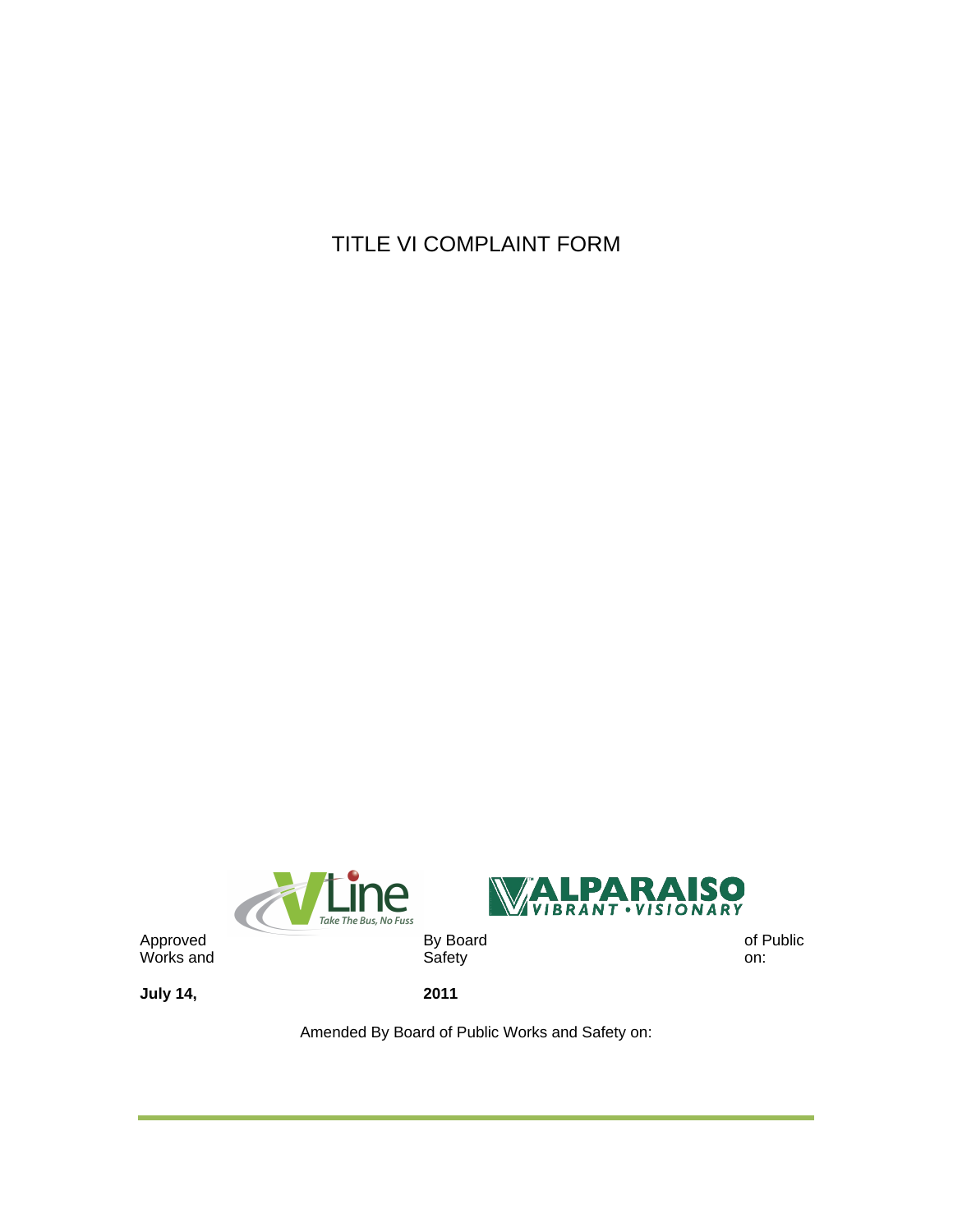## Title VI Complaint Form

| Title VI of the Civil Rights Act of 1964 prohibits discrimination on the basis of race, color, or national origin in<br>programs and activities receiving Federal financial assistance. Specifically, Title VI provides that "no person in the<br>United States shall, on the ground of race, color, or national origin, be excluded from participation in, be denied the<br>benefits of, or be subjected to discrimination under any program or activity receiving Federal financial assistance. (41)<br>U.S.C. Section 2000d).<br>The Environmental Justice component of Title VI guarantees fair treatment for all people and provides for the City of<br>Valparaiso to identify and address, as appropriate, disproportionately high and adverse effects of its programs, policies,<br>and activities on minority and low-income populations, such as undertaking reasonable steps to ensure that Limited<br>English Proficiency (LEP) persons have meaningful access to the programs, services, and information the City of<br>Valparaiso provides.<br>The City of Valparaiso works to ensure non-discriminatory transportation in support of our mission to be the Northwest<br>Indiana leader in providing effective, coordinated and integrated multimodal transportation solutions to enhance the |  |  |  |
|------------------------------------------------------------------------------------------------------------------------------------------------------------------------------------------------------------------------------------------------------------------------------------------------------------------------------------------------------------------------------------------------------------------------------------------------------------------------------------------------------------------------------------------------------------------------------------------------------------------------------------------------------------------------------------------------------------------------------------------------------------------------------------------------------------------------------------------------------------------------------------------------------------------------------------------------------------------------------------------------------------------------------------------------------------------------------------------------------------------------------------------------------------------------------------------------------------------------------------------------------------------------------------------------------------|--|--|--|
| social and economic quality of life for all Valparaiso citizens. The City of Valparaiso Transportation Manager is<br>responsible for Civil Rights Compliance and Monitoring to ensure non-discriminatory provision of transit services and<br>programs.                                                                                                                                                                                                                                                                                                                                                                                                                                                                                                                                                                                                                                                                                                                                                                                                                                                                                                                                                                                                                                                    |  |  |  |
| Name                                                                                                                                                                                                                                                                                                                                                                                                                                                                                                                                                                                                                                                                                                                                                                                                                                                                                                                                                                                                                                                                                                                                                                                                                                                                                                       |  |  |  |
| Home Number<br><u>Email</u>                                                                                                                                                                                                                                                                                                                                                                                                                                                                                                                                                                                                                                                                                                                                                                                                                                                                                                                                                                                                                                                                                                                                                                                                                                                                                |  |  |  |
|                                                                                                                                                                                                                                                                                                                                                                                                                                                                                                                                                                                                                                                                                                                                                                                                                                                                                                                                                                                                                                                                                                                                                                                                                                                                                                            |  |  |  |
|                                                                                                                                                                                                                                                                                                                                                                                                                                                                                                                                                                                                                                                                                                                                                                                                                                                                                                                                                                                                                                                                                                                                                                                                                                                                                                            |  |  |  |
|                                                                                                                                                                                                                                                                                                                                                                                                                                                                                                                                                                                                                                                                                                                                                                                                                                                                                                                                                                                                                                                                                                                                                                                                                                                                                                            |  |  |  |
|                                                                                                                                                                                                                                                                                                                                                                                                                                                                                                                                                                                                                                                                                                                                                                                                                                                                                                                                                                                                                                                                                                                                                                                                                                                                                                            |  |  |  |
| Zip                                                                                                                                                                                                                                                                                                                                                                                                                                                                                                                                                                                                                                                                                                                                                                                                                                                                                                                                                                                                                                                                                                                                                                                                                                                                                                        |  |  |  |
| Code                                                                                                                                                                                                                                                                                                                                                                                                                                                                                                                                                                                                                                                                                                                                                                                                                                                                                                                                                                                                                                                                                                                                                                                                                                                                                                       |  |  |  |
| List type of discrimination (please check all that apply)                                                                                                                                                                                                                                                                                                                                                                                                                                                                                                                                                                                                                                                                                                                                                                                                                                                                                                                                                                                                                                                                                                                                                                                                                                                  |  |  |  |
| Race<br>Color                                                                                                                                                                                                                                                                                                                                                                                                                                                                                                                                                                                                                                                                                                                                                                                                                                                                                                                                                                                                                                                                                                                                                                                                                                                                                              |  |  |  |
| _National Origin                                                                                                                                                                                                                                                                                                                                                                                                                                                                                                                                                                                                                                                                                                                                                                                                                                                                                                                                                                                                                                                                                                                                                                                                                                                                                           |  |  |  |
| Please indicate your race/color, if it is a basis of your<br>complaint                                                                                                                                                                                                                                                                                                                                                                                                                                                                                                                                                                                                                                                                                                                                                                                                                                                                                                                                                                                                                                                                                                                                                                                                                                     |  |  |  |
| Please describe your national origin, if it is a basis of your                                                                                                                                                                                                                                                                                                                                                                                                                                                                                                                                                                                                                                                                                                                                                                                                                                                                                                                                                                                                                                                                                                                                                                                                                                             |  |  |  |
|                                                                                                                                                                                                                                                                                                                                                                                                                                                                                                                                                                                                                                                                                                                                                                                                                                                                                                                                                                                                                                                                                                                                                                                                                                                                                                            |  |  |  |
| Location where incident<br>occurred:                                                                                                                                                                                                                                                                                                                                                                                                                                                                                                                                                                                                                                                                                                                                                                                                                                                                                                                                                                                                                                                                                                                                                                                                                                                                       |  |  |  |
| Time and date of                                                                                                                                                                                                                                                                                                                                                                                                                                                                                                                                                                                                                                                                                                                                                                                                                                                                                                                                                                                                                                                                                                                                                                                                                                                                                           |  |  |  |
| incident:                                                                                                                                                                                                                                                                                                                                                                                                                                                                                                                                                                                                                                                                                                                                                                                                                                                                                                                                                                                                                                                                                                                                                                                                                                                                                                  |  |  |  |
| Name/Position title of person who allegedly subjected you to Title VI discrimination:                                                                                                                                                                                                                                                                                                                                                                                                                                                                                                                                                                                                                                                                                                                                                                                                                                                                                                                                                                                                                                                                                                                                                                                                                      |  |  |  |

-1- Briefly describe the incident (use a separate sheet, if necessary):\_\_\_\_\_\_\_\_\_\_\_\_\_\_\_\_\_\_\_\_\_\_\_\_\_  $\frac{1}{2}$  ,  $\frac{1}{2}$  ,  $\frac{1}{2}$  ,  $\frac{1}{2}$  ,  $\frac{1}{2}$  ,  $\frac{1}{2}$  ,  $\frac{1}{2}$  ,  $\frac{1}{2}$  ,  $\frac{1}{2}$  ,  $\frac{1}{2}$  ,  $\frac{1}{2}$  ,  $\frac{1}{2}$  ,  $\frac{1}{2}$  ,  $\frac{1}{2}$  ,  $\frac{1}{2}$  ,  $\frac{1}{2}$  ,  $\frac{1}{2}$  ,  $\frac{1}{2}$  ,  $\frac{1$ 

\_\_\_\_\_\_

 $\overline{\phantom{a}}$ 

 $\overline{\phantom{a}}$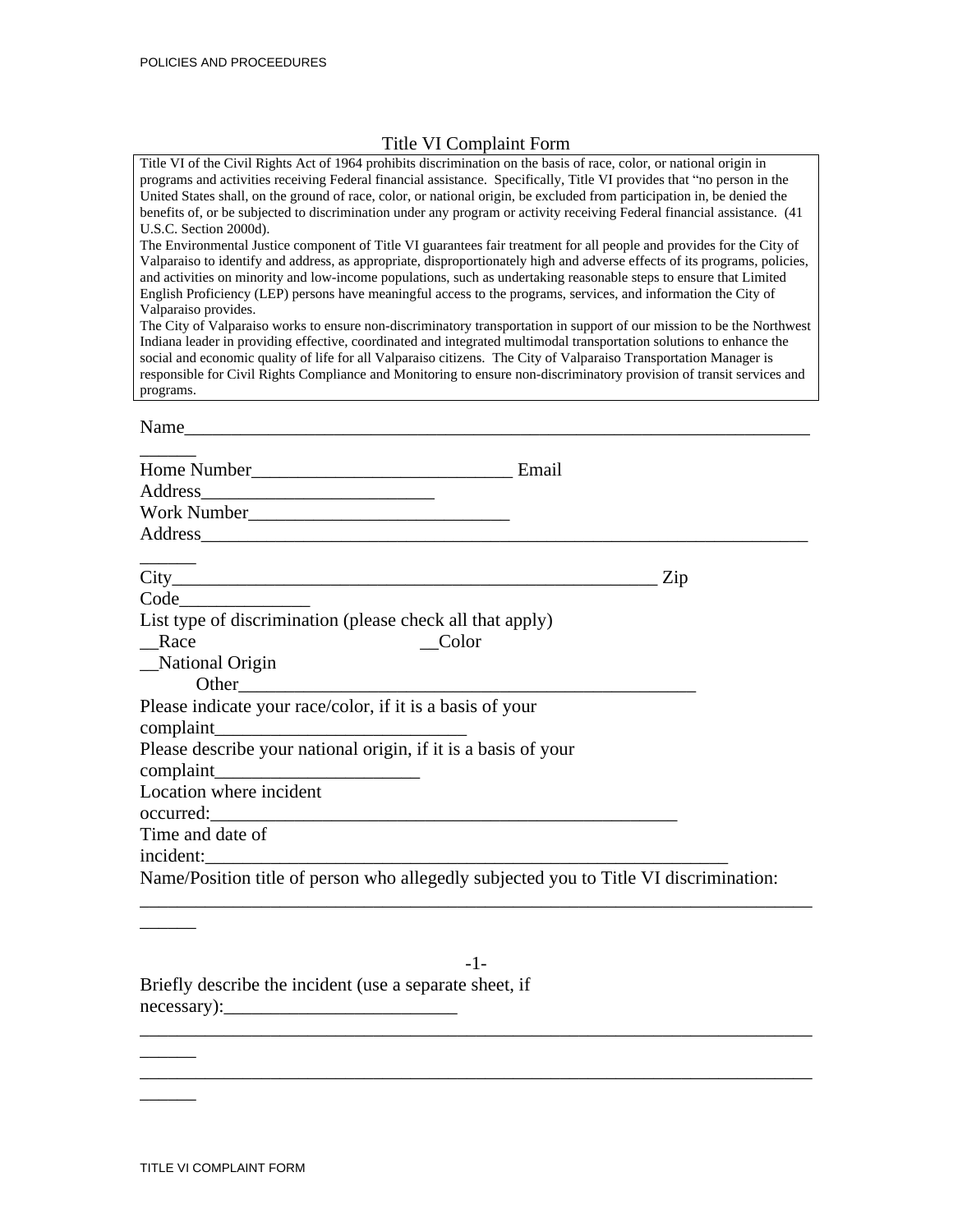| Did anyone else witness the incident? Yes () No ()              |  |
|-----------------------------------------------------------------|--|
| List witnesses. (Use a separate sheet, if necessary)            |  |
|                                                                 |  |
|                                                                 |  |
|                                                                 |  |
|                                                                 |  |
| Name                                                            |  |
| Address                                                         |  |
| Have you filed a complaint about this incident with the Federal |  |
| Transit Administration? Yes () No ()                            |  |
| If yes,                                                         |  |
| when?                                                           |  |
|                                                                 |  |

\_\_\_\_\_\_\_\_\_\_\_\_\_\_\_\_\_\_\_\_\_\_\_\_\_\_\_\_\_\_\_\_\_\_\_\_\_\_\_\_\_\_\_\_\_\_\_\_\_\_\_\_\_\_\_\_\_\_\_\_\_\_\_\_\_\_\_\_\_\_\_\_

-2-

I hereby swear/affirm that the information that I have provided in this Title VI Complaint Form is true and correct to the best of my knowledge, information and belief.

| Your Signature:                                           | Today's Date:                  |
|-----------------------------------------------------------|--------------------------------|
| Action taken (to be completed by Title VI Investigator):  |                                |
| Accepted for formal investigation on $\frac{\sqrt{2}}{2}$ | Referred to another department |
| on $/$ /                                                  |                                |
| Rejected                                                  |                                |
| because                                                   |                                |
|                                                           |                                |

\_\_\_\_\_\_\_\_\_\_\_\_\_\_\_\_\_\_\_\_\_\_\_\_\_\_\_\_\_\_\_\_\_\_\_\_\_\_\_\_\_\_\_\_\_\_\_\_ Title VI Investigator

\_\_\_\_\_\_\_\_\_\_\_\_\_\_\_\_\_\_\_\_\_\_\_\_\_\_\_\_\_\_\_\_\_\_\_\_\_\_\_\_\_\_\_\_\_\_\_\_ Today's Date

This form is available in alternate format upon request.

If you need assistance in completing this form please contact the Transportation Manager, (219)-462-1161. 166 Lincolnway, Valparaiso, IN 46383